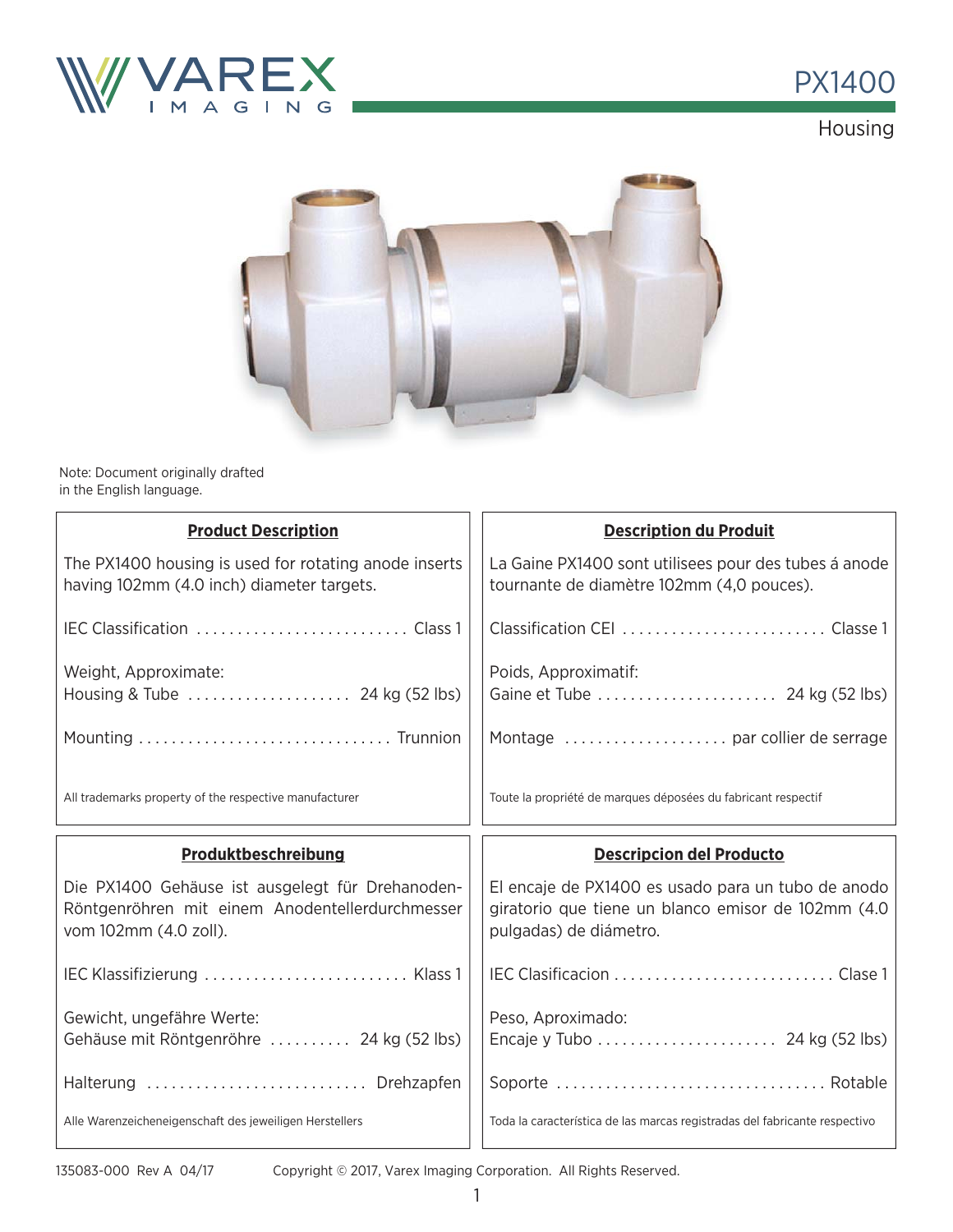

Lecktechnikfaktoren . . . . . . . . . . . . . . . . . . . . . . . . . . . 50 kV, 4.0 mA

 . . . . . . . . . . . . . . . . . . . . . . . . . . . . . . . . . . . . . . . . . . . . -20°C zu +75°C Feuchtigkeit . . . . . . . . . . . . . . . . . . . . . . . . . . . . . . . . . . . . 10% zu 90% Luftdruck . . . . . . . . . . . . . . . . . . . . . . . . . . . . . . . . . 70 kPa zu 106 kPa Thermoschalter . . . . . . . . . . . . . . . . . . . Normalerweise Geschlossen

Off en . . . . . . . . . . . . . . . . . . . . . . . . . . . . . . . . . . . . . . . . 110°C (±4.0°C) Geschlossen . . . . . . . . . . . . . . . . . . . . . . . . . . . . . . . . . . . 99°C (±4.5°C) Röntgenstrahler (Enstprechen) . . . . . . . . . . . . . . . . IEC 60601-2-28

(Unterbricht Statorenergie auf Betätigung)

Temperaturgrenzen für Aufbewahrung und Transport

| <b>Product Description</b>                                               | <b>Description du Produit</b>                                                      |  |  |  |
|--------------------------------------------------------------------------|------------------------------------------------------------------------------------|--|--|--|
| Maximum Potential Difference  150 kV                                     | Diffèrence de potentiel maximum  150 kV                                            |  |  |  |
|                                                                          |                                                                                    |  |  |  |
|                                                                          |                                                                                    |  |  |  |
|                                                                          | Entre Grille et Cathode (sí necessaire)  -4 kV                                     |  |  |  |
| <b>Grid Control Voltages</b>                                             | Potentiel de controle de grille                                                    |  |  |  |
| Typical Bias Voltage for Cutoff at 125 kV  -3600Vdc                      |                                                                                    |  |  |  |
|                                                                          |                                                                                    |  |  |  |
| Maximum X-Ray Tube Assembly Heat Content                                 |                                                                                    |  |  |  |
| Maximum Housing Temperature  78°C<br>Maximum Continuous Heat Dissipation | Dissipation thermique continue de la gaine<br>sans ventilateur  222 W (300 UC/sec) |  |  |  |
| without air circulator  222 W (300 HU/sec)                               | Filtre non amovible de l'ensemble gaine/tube                                       |  |  |  |
| X-Ray Tube Assembly - Permanent Filtration                               |                                                                                    |  |  |  |
|                                                                          | Technique de mesure du courant de fuite 150 kV, 4,0 mA                             |  |  |  |
| Loading Factors for Leakage Radiation  150 kV, 4.0 mA                    | Limites de Température Pour le Transport et Pour L'Emmasinage                      |  |  |  |
| Temperature Limits for Storage and Transport  -20°C to +75°C             |                                                                                    |  |  |  |
|                                                                          |                                                                                    |  |  |  |
| Atmospheric Pressure Range  70 kPa to 106 kPa                            | Limites de pression atmosphérique  70 kPa à 106 kPa                                |  |  |  |
| Thermal Switch  Normally Closed                                          | Interrupteur Thermique  Normalement Fermé                                          |  |  |  |
| (Interrupts stator power on actuation)                                   | (Interrompt la puissance de stator sur la mise en action)                          |  |  |  |
|                                                                          |                                                                                    |  |  |  |
|                                                                          |                                                                                    |  |  |  |
| X-Ray Tube Assembly (Complies to)  IEC 60601-2-28                        | Les ensembles gaine/tube (Conforme aux)  CEI 60601-2-28                            |  |  |  |
| Produktbeschreibung                                                      | <b>Descripcion del Producto</b>                                                    |  |  |  |
| Maximale Potentialdifferenz  150 kV                                      | Voltaje de diferencia maxima  150 kV                                               |  |  |  |
|                                                                          |                                                                                    |  |  |  |
|                                                                          |                                                                                    |  |  |  |
| Gitter zu Kathode (Im Anwendungsfall)  -4 kV                             |                                                                                    |  |  |  |
| Gittersteuerspannungen                                                   | Voltaje de Rejillas Controlada                                                     |  |  |  |
| Typische Vorspannung für Abschaltung bei 125 kV  -3600Vdc                | Voltaje controlado tipico con interruptor a 125 kV  -3600 Vdc                      |  |  |  |
|                                                                          |                                                                                    |  |  |  |
| Wärmespeicherkapazitat des Gehäuses  1,111 kJ (1,500 MHU)                | Capacidad del almacenaje termal de encaje 1,111 kJ (1,500 MHU)                     |  |  |  |
|                                                                          |                                                                                    |  |  |  |
| Höchstmaß Zerstreuung                                                    | Difusion del calor continuo del encaje                                             |  |  |  |
| ohne Luftumlaufvorrichtung  222 W (300 HU/sek)                           |                                                                                    |  |  |  |
| Eigenfilterwert des Röntgenstrahlers                                     | Tubos de Rayos X Ensamblaje con Filtracion Permanente                              |  |  |  |
|                                                                          |                                                                                    |  |  |  |

Copyright © 2017, Varex Imaging Corporation. All Rights Reserved.

Escape tecnico factor . . . . . . . . . . . . . . . . . . . . . . . . . . 150 kV, 4.0 mA Temperatura Limitada de Almacen y Transporte . . . -20°C a +75°C Humedad . . . . . . . . . . . . . . . . . . . . . . . . . . . . . . . . . . . . . . . 10% a 90% Límites de la presión atmosférica . . . . . . . . . . . . . . 70 kPa a 106 kPa Interruptor Termal . . . . . . . . . . . . . . . . . . . . . . Normalmente Cerrado

Abierto . . . . . . . . . . . . . . . . . . . . . . . . . . . . . . . . . . . . . . 110°C (±4.0°C) Cerrado . . . . . . . . . . . . . . . . . . . . . . . . . . . . . . . . . . . . . . . 99°C (±4.5°C)

. . . . . . . . . . . . . . . . . . . . . . . . . . . . . . . . . . . . . . . . . . . . IEC 60601-2-28

Ensamblaje de tubo de los Rayos X (Conformarse de)

(Interrumpe energía del estator en la impulsión)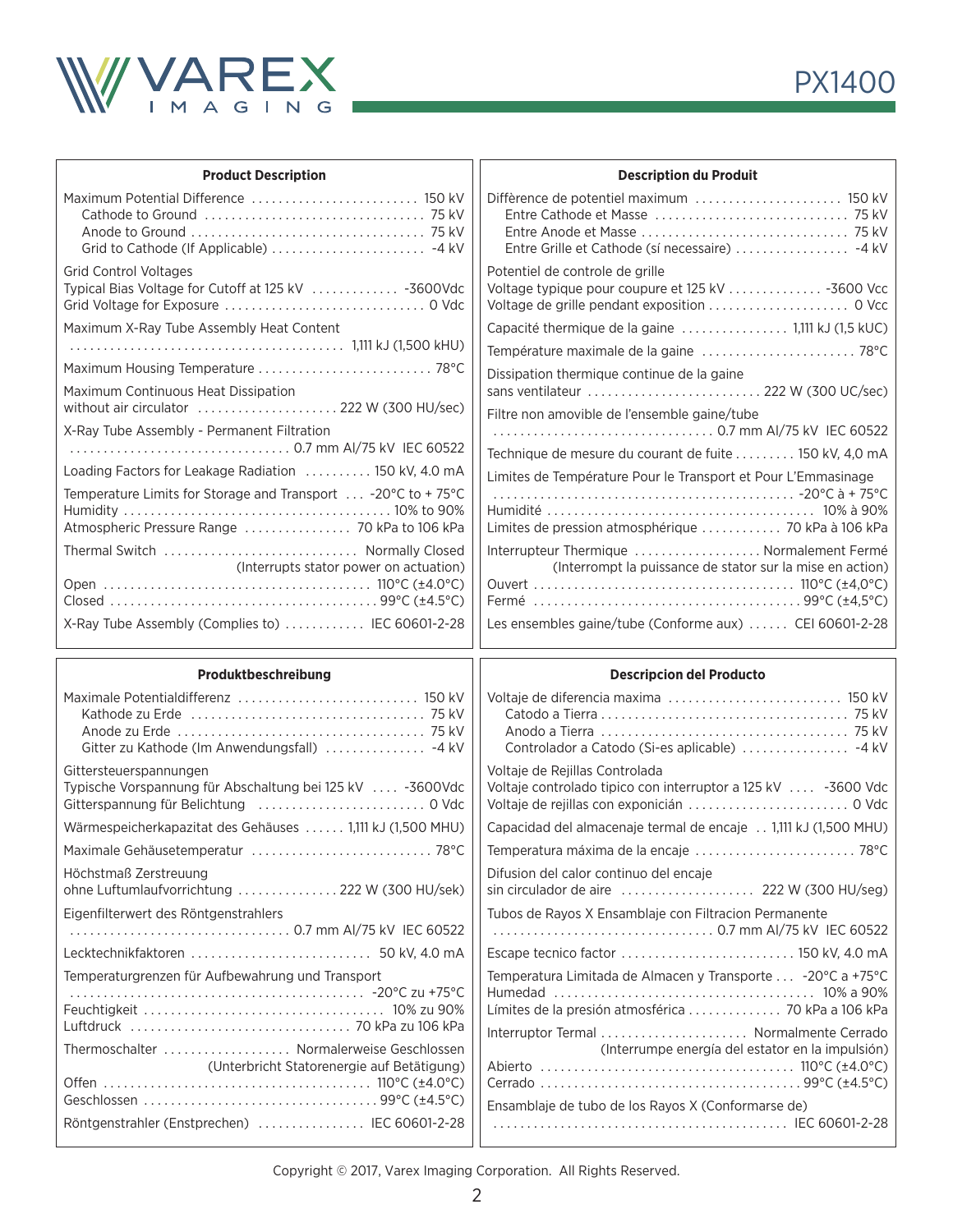

Esquema Detallado del Encaje Dimensions are for reference only Les dimensions sont pour la référence seulement Maße sind als nur Referenz Las dimensiones están para la referencia solamente



CATHODE END VIEW<br>90° TERMINALS

CATHODE END VIEW<br>180° TERMINALS

Housing Outline Drawing Dessin d' Encombrement de la Gaine Mabseichnungen des Gehäuses

PX1400

Copyright © 2017, Varex Imaging Corporation. All Rights Reserved.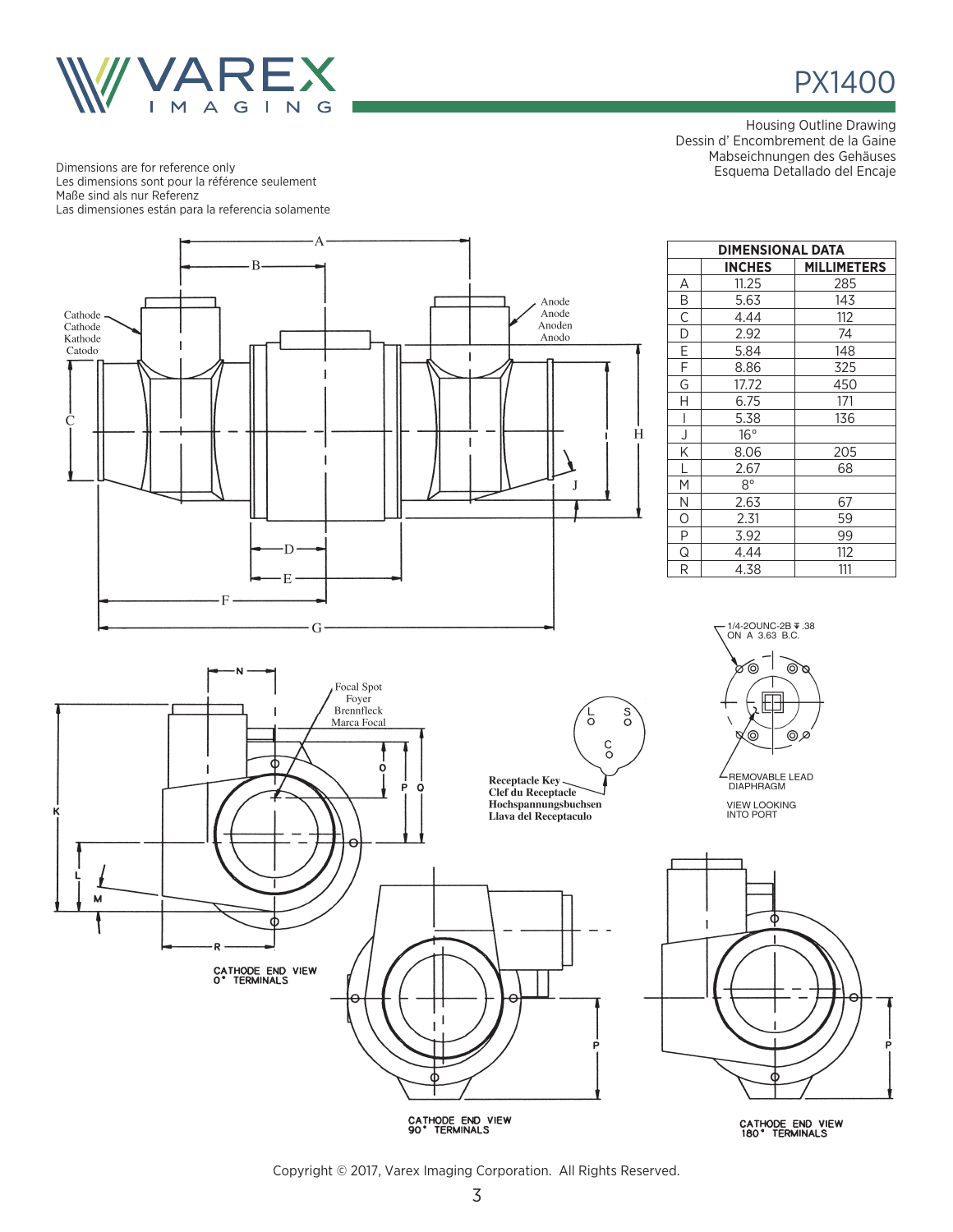



Stator Ratings and Characteristics Spécificités et Caractéristiques du Stator Statornennleistungen und Merkmale Caracteristicas y Clarificacion de la Bovina

Stator - Wiring Diagram Stator - Schéma de Câblage Stator - Drahtfarbentabelle Bovina - Diagramas



|                            | <b>Stator Coil Resistance:</b><br>Résistance de la bobine du stator:<br>Stators - Std or Hi Speed<br>(résistance ohmique) |                 | <b>Stator - Spulenwiderstand</b><br>Stators - Normal oder Hochtourig |                         | Resistencia del Rollo de la Bovina:<br>Bovinas - Velocidad Regular o Alta |                  |                      |                                  |                  |                                  |                          |  |
|----------------------------|---------------------------------------------------------------------------------------------------------------------------|-----------------|----------------------------------------------------------------------|-------------------------|---------------------------------------------------------------------------|------------------|----------------------|----------------------------------|------------------|----------------------------------|--------------------------|--|
|                            | 15 Ohms /30 Ohms                                                                                                          |                 | Stators - Vitesse Normale ou Rapide                                  |                         |                                                                           |                  | 15 Ohms /30 Ohms     |                                  |                  | 15 Ohms / 30 Ohms                |                          |  |
| Voltage:                   | Start                                                                                                                     | Run             | 15 Ohms / 30 Ohms                                                    |                         |                                                                           |                  |                      |                                  |                  |                                  |                          |  |
| 60Hz                       | 220-240                                                                                                                   | 40              | Voltage:                                                             | Démarrage               | Entretien                                                                 | Spannung:        | Anlauf               | Weiterlauf                       | <b>Voltaie:</b>  |                                  | <b>Empezar Funcionar</b> |  |
| 180Hz                      | 240                                                                                                                       | 120             | 60Hz                                                                 | 220-240                 | 40                                                                        | 60Hz             | 220-240              | 40                               | 60Hz             | 220-240                          | 40                       |  |
|                            |                                                                                                                           |                 | 180Hz                                                                | 240                     | 120                                                                       | 180Hz            | 240                  | 120                              | 180Hz            | 240                              | 120                      |  |
| Amperes:                   | <b>Start</b>                                                                                                              | Run             |                                                                      |                         |                                                                           |                  |                      |                                  |                  |                                  |                          |  |
| 60 Hz                      | 9.0                                                                                                                       | 1.0             | Ampère:                                                              | Démarrage               | Entretien                                                                 | Amperes:         | Anlauf               | Weiterlauf                       | Amperios:        |                                  | <b>Empezar Funcionar</b> |  |
| 180 Hz                     | 4.5                                                                                                                       | 2.0             | 60 Hz                                                                | 9.0                     | 1.0                                                                       | 60 Hz            | 9.0                  | 1.0                              | 60 Hz            | 9.0                              | 1.0                      |  |
|                            |                                                                                                                           |                 | 180 Hz                                                               | 4.5                     | 2.0                                                                       | 180 Hz           | 4.5                  | 2.0                              | 180 Hz           | 4.5                              | 2.0                      |  |
| <b>Time to Full Speed:</b> |                                                                                                                           |                 |                                                                      |                         |                                                                           |                  |                      |                                  |                  |                                  |                          |  |
| 60 Hz                      | 0-3000 RPM 3.0 sec.                                                                                                       |                 | Temps our atteindre la vitesse maximum:                              |                         |                                                                           | Hochlaufziet:    |                      |                                  |                  | Tiempo Para la Velocidad Maxima: |                          |  |
| 180 Hz                     | 0-9000 RPM 5.0 sec.                                                                                                       |                 | 60Hz                                                                 | 0-3000 trs./mn 3.0 sec. |                                                                           | 60 Hz            | 0-3000 U/mn 3.0 sek. |                                  | 60 Hz            | 0-3000 RPM 3.0 seg.              |                          |  |
|                            |                                                                                                                           |                 | 180 Hz                                                               | 0-9000 trs./mn 5.0 sec. |                                                                           | 180 Hz           | 0-9000 U/mn 5.0 sek. |                                  | 180 Hz           | 0-9000 RPM 5.0 seg.              |                          |  |
| <b>Q Stators</b>           |                                                                                                                           | 6 Ohms /12 Ohms |                                                                      |                         |                                                                           |                  |                      |                                  |                  |                                  |                          |  |
| Voltage:                   | <b>Start</b>                                                                                                              | Run             | Q Stators                                                            |                         | 6 Ohms /12 Ohms                                                           | <b>Q Stators</b> |                      | 6 Ohms /12 Ohms                  | <b>Q</b> Bovinas |                                  | 6 Ohms /12 Ohms          |  |
| 60Hz                       | 220-240                                                                                                                   | 65              | Voltage:                                                             | <b>Démarrage</b>        | Entretien                                                                 | Spannung:        | Anlauf               | Weiterlauf                       | Voltaje:         |                                  | <b>Empezar Funcionar</b> |  |
| 180Hz                      | 360                                                                                                                       | 60              | 60Hz                                                                 | 220-240                 | 65                                                                        | 60Hz             | 220-240              | 65                               | 60Hz             | 220-240                          | 65                       |  |
|                            |                                                                                                                           |                 | 180Hz                                                                | 360                     | 60                                                                        | 180Hz            | 360                  | 60                               | 180Hz            | 360                              | 60                       |  |
| Amperes:                   | <b>Start</b>                                                                                                              | Run             |                                                                      |                         |                                                                           |                  |                      |                                  |                  |                                  |                          |  |
| 60 Hz                      | 14.0                                                                                                                      | 3.2             | Ampère:                                                              | <b>Démarrage</b>        | Entretien                                                                 | Amperes:         | Anlauf               | Weiterlauf                       | Amperios:        | <b>Empezar</b>                   | <b>Funcionar</b>         |  |
| 180 Hz                     | 21.0                                                                                                                      | 3.0             | 60 Hz                                                                | 14.0                    | 3.2                                                                       | 60 Hz            | 14.0                 | 3.2                              | 60 Hz            | 14.0                             | 3.2                      |  |
|                            |                                                                                                                           |                 | 180 Hz                                                               | 21.0                    | 3.0                                                                       | 180 Hz           | 21.0                 | 3.0                              | 180 Hz           | 21.0                             | 3.0                      |  |
| <b>Time to Full Speed:</b> |                                                                                                                           |                 |                                                                      |                         |                                                                           |                  |                      |                                  |                  |                                  |                          |  |
| 60 Hz                      | 0-3000 RPM 1.0 sec.                                                                                                       |                 | Temps our atteindre la vitesse maximum:                              |                         | <b>Hochlaufziet:</b>                                                      |                  |                      | Tiempo Para la Velocidad Maxima: |                  |                                  |                          |  |
| 180 Hz                     | 0-9000 RPM 1.0 sec.                                                                                                       |                 | 60Hz                                                                 | 0-3000 trs./mn 1.0 sec. |                                                                           | 60 Hz            | 0-3000 U/mn 1.0 sek. |                                  | 60 Hz            | 0-3000 RPM 1.0 sea.              |                          |  |
|                            |                                                                                                                           |                 | 180 Hz                                                               | 0-9000 trs./mn 1.0 sec. |                                                                           | 180 Hz           | 0-9000 U/mn 1.0 sek. |                                  | 180 Hz           | 0-9000 RPM 1.0 seg.              |                          |  |
|                            |                                                                                                                           |                 |                                                                      |                         |                                                                           |                  |                      |                                  |                  |                                  |                          |  |

Copyright © 2017, Varex Imaging Corporation. All Rights Reserved.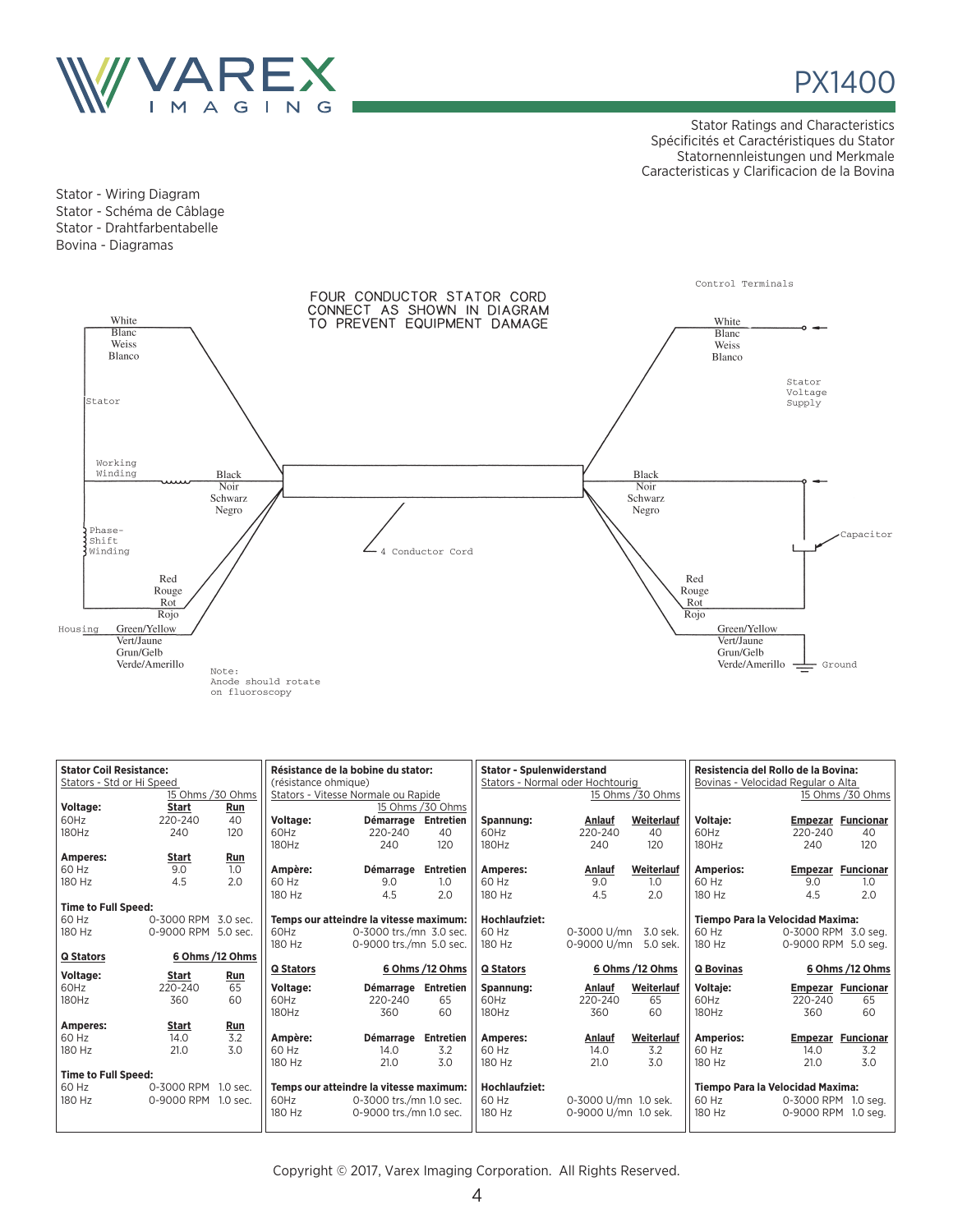



Housing Cooling Characteristics Caractéristiques de Refroidissement de la Gaine Gehäuseabkühlungscharakteristiken Caracteristicas de Enfriamiento del Encaje



| Note:                                                                                                                                                        | <b>Remarque:</b>                                                                                                                                                                                                                                                         | Anmerkungen:                                                                                                                                                                                                                                     | Nota:                                                                                                                                                                                                                              |
|--------------------------------------------------------------------------------------------------------------------------------------------------------------|--------------------------------------------------------------------------------------------------------------------------------------------------------------------------------------------------------------------------------------------------------------------------|--------------------------------------------------------------------------------------------------------------------------------------------------------------------------------------------------------------------------------------------------|------------------------------------------------------------------------------------------------------------------------------------------------------------------------------------------------------------------------------------|
| 1. Heat inputs into housing include tube    1.<br>power, filament power, and stator power.   <br>2. Heating curves based on no restric-<br>housing assembly. | L'apport calorifique dans la gaine incult<br>la puissance du tube, du filament et du<br>stator.<br>tions of natural convection around tube 11 2. Courbes d'échauffement basées sur<br>une circulation d'air naturelle sans en-<br>trave autour de l'ensemble gaine-tube. | 1. Der wärmungskurven berücksichtigen<br>die Verlustleistung aus der Anode, der<br>Kathode und des stators.<br>2. Die Heizkurven basieren auf keinerlei<br>Einschränkung der natürlichen Kon-<br>vektion in der Umgebung der Strahler-<br>haube. | . La energia del encaje incluye el poder  <br>del tubo, el poder del filamento y el<br>poder de la bovina.<br>2. Las curvas de calentamiento no son<br>afectadas por el calor natural creado en  <br>la parte exterior del encaje. |